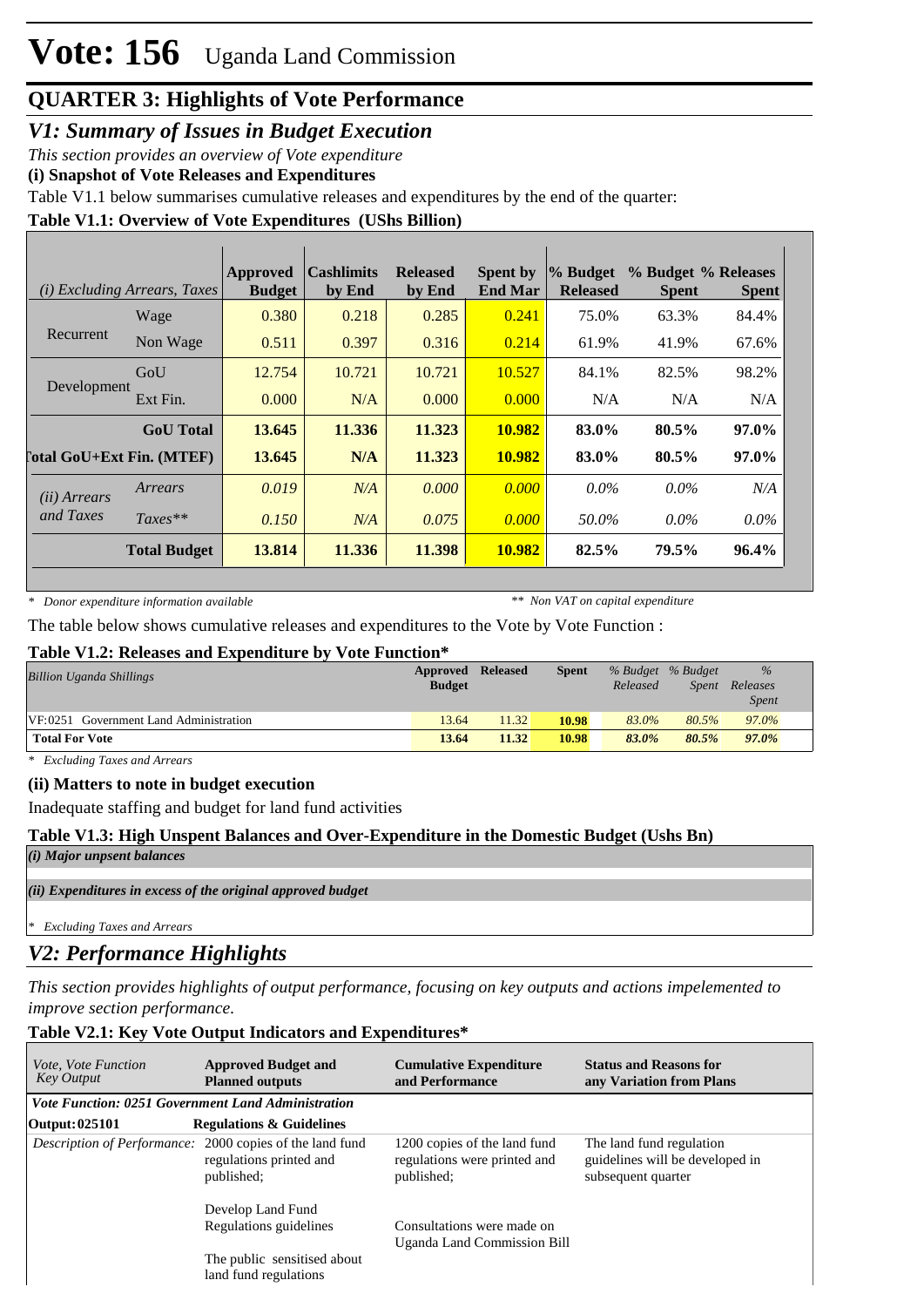| Vote, Vote Function<br><b>Key Output</b>                  | <b>Approved Budget and</b><br><b>Planned outputs</b>        |       | <b>Cumulative Expenditure</b><br>and Performance                    |              | <b>Status and Reasons for</b><br>any Variation from Plans                                                                                         |       |
|-----------------------------------------------------------|-------------------------------------------------------------|-------|---------------------------------------------------------------------|--------------|---------------------------------------------------------------------------------------------------------------------------------------------------|-------|
|                                                           | Consultations made on Uganda<br><b>Land Commission Bill</b> |       |                                                                     |              |                                                                                                                                                   |       |
| <b>Output Cost:</b>                                       | UShs Bn:                                                    | 0.075 | UShs Bn:                                                            |              | 0.056 % Budget Spent:                                                                                                                             | 74.7% |
| <b>Output: 025103</b>                                     | <b>Government leases</b>                                    |       |                                                                     |              |                                                                                                                                                   |       |
| Description of Performance: Issue 500 government leases;  | Collect UGX 4 bn NTR.                                       |       | 869 Gov't leases were issued<br>UGX 2.315bn of NTR was<br>collected |              | A number of Government pool<br>houses were publisised for lease<br>to public servants                                                             |       |
| Performance Indicators:                                   |                                                             |       |                                                                     |              |                                                                                                                                                   |       |
| No. of lease applications<br>processed                    |                                                             | 500   |                                                                     | 869          |                                                                                                                                                   |       |
| Amount of NTR collected<br>(USHs bn)                      |                                                             | 4     |                                                                     | 2.315        |                                                                                                                                                   |       |
| <b>Output Cost:</b>                                       | UShs Bn:                                                    | 0.154 | UShs Bn:                                                            | 0.080        | % Budget Spent:                                                                                                                                   | 51.8% |
| <b>Output: 025104</b>                                     | <b>Government Land Inventory</b>                            |       |                                                                     |              |                                                                                                                                                   |       |
| Description of Performance: Plan to process 40 government | land titles.                                                |       | 20 Gov't Land titles were<br>processed                              |              | More titles are still under<br>process. Sensitization and<br>registration of bonafide<br>occupants will be carried out in<br>subsequent quarters. |       |
| Performance Indicators:                                   |                                                             |       |                                                                     |              |                                                                                                                                                   |       |
| Number of Government land<br>titles provessed             |                                                             | 40    |                                                                     | 20           |                                                                                                                                                   |       |
| Number of bonafide<br>occupants registered                |                                                             | 1,000 |                                                                     | $\mathbf{0}$ |                                                                                                                                                   |       |
| <b>Output Cost:</b>                                       | UShs Bn:                                                    | 0.375 | UShs Bn:                                                            | 0.313        | % Budget Spent:                                                                                                                                   | 83.5% |
| Output: 025105                                            | <b>Government property rates</b>                            |       |                                                                     |              |                                                                                                                                                   |       |
| Description of Performance: Plan to pay 7urban council.   |                                                             |       | Paid 1 urban council                                                |              | Inadequate funds to pay all the<br>property rates                                                                                                 |       |
| Performance Indicators:                                   |                                                             |       |                                                                     |              |                                                                                                                                                   |       |
| Hectares of land acquired to<br>secure bonafide occupants |                                                             | 4,000 |                                                                     | 3401.315     |                                                                                                                                                   |       |
| <b>Output Cost:</b>                                       | UShs Bn:                                                    | 0.060 | UShs Bn:                                                            | 0.009        | % Budget Spent:                                                                                                                                   | 15.0% |
| <b>Vote Function Cost</b>                                 | <b>UShs Bn:</b>                                             |       | 13.645 UShs Bn:                                                     |              | 10.982 % Budget Spent:                                                                                                                            | 80.5% |
| <b>Cost of Vote Services:</b>                             | UShs Bn:                                                    |       | <b>13.645</b> <i>UShs Bn:</i>                                       |              | <b>10.982</b> % Budget Spent:                                                                                                                     | 80.5% |

### **QUARTER 3: Highlights of Vote Performance**

*\* Excluding Taxes and Arrears*

Sensitization and registration of bona fide and lawful occupants, systematic demarcation and issuance of certificates of titles per hold on land compensated in Kibaale

#### **Table V2.2: Implementing Actions to Improve Vote Performance**

| <b>Planned Actions:</b>                                                               | <b>Actual Actions:</b>                                                                                          | <b>Reasons for Variation</b>                            |  |  |  |  |  |  |
|---------------------------------------------------------------------------------------|-----------------------------------------------------------------------------------------------------------------|---------------------------------------------------------|--|--|--|--|--|--|
| Vote: 156 Uganda Land Commission                                                      |                                                                                                                 |                                                         |  |  |  |  |  |  |
| Vote Function: 02.51 Government Land Administration                                   |                                                                                                                 |                                                         |  |  |  |  |  |  |
| Land Fund Regulations guidelines<br>developed and the public sensitised about<br>them | <b>Communications have been made to</b><br>MoFPED to increase funding for<br>oerationalisation of the Land Fund | Funds have not yet been approved and<br>released to ULC |  |  |  |  |  |  |

## *V3: Details of Releases and Expenditure*

*This section provides a comprehensive summary of the outputs delivered by the Vote and further details of Vote expenditures by Vote Function and Expenditure Item.*

#### **Table V3.1: GoU Releases and Expenditure by Output\***

| <b>Billion Uganda Shillings</b>        | Approved      | <b>Released</b> | <b>Spent</b> | $%$ GoU       | $%$ GoU       | $%$ GoU      |  |
|----------------------------------------|---------------|-----------------|--------------|---------------|---------------|--------------|--|
|                                        | <b>Budget</b> |                 |              | <b>Budget</b> | <b>Budget</b> | Releases     |  |
|                                        |               |                 |              | Released      | <b>Spent</b>  | <i>Spent</i> |  |
| VF:0251 Government Land Administration | 13.64         | 11.32           | 10.98        | 83.0%         | 80.5%         | 97.0%        |  |
| Class: Outputs Provided                | 1.79          | 1.42            | 1.16         | 78.8%         | 64.6%         | 81.9%        |  |
| 025101 Regulations $&$ Guidelines      | 0.07          | 0.07            | 0.06         | $100.0\%$     | 74.7%         | 74.7%        |  |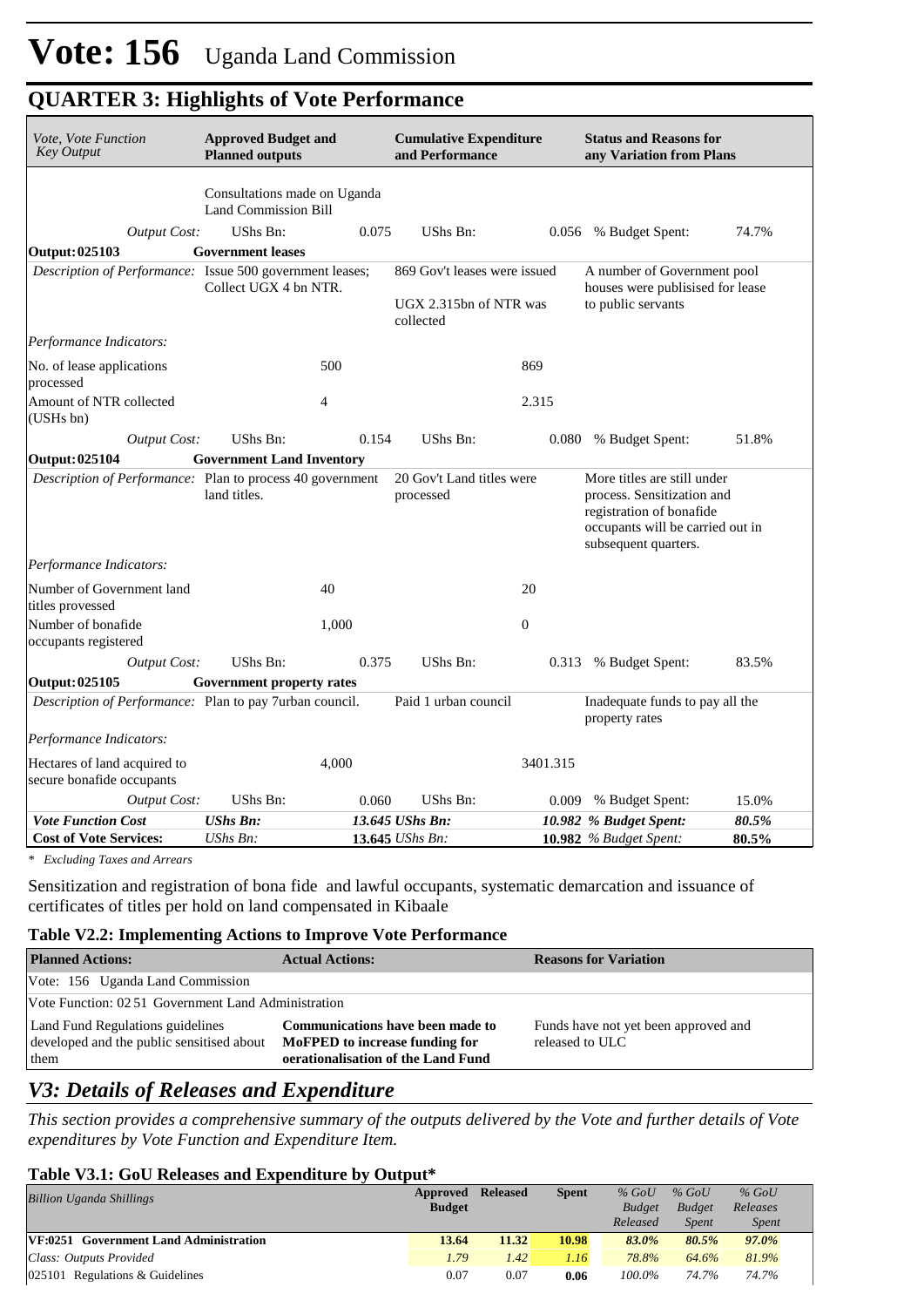## **QUARTER 3: Highlights of Vote Performance**

| 025102 Financial and administrative services                     | 1.13  | 0.89  | 0.70  | 78.7% | 62.0%    | 78.8%     |
|------------------------------------------------------------------|-------|-------|-------|-------|----------|-----------|
| 025103 Government leases                                         | 0.15  | 0.09  | 0.08  | 60.5% | 51.8%    | 85.5%     |
| 025104 Government Land Inventory                                 | 0.38  | 0.33  | 0.31  | 87.0% | 83.5%    | 95.9%     |
| 025105 Government property rates                                 | 0.06  | 0.03  | 0.01  | 51.7% | $15.0\%$ | 29.0%     |
| Class: Capital Purchases                                         | 11.85 | 9.91  | 9.82  | 83.6% | 82.9%    | 99.1%     |
| 025171 Acquisition of Land by Government                         | 11.41 | 9.79  | 9.72  | 85.8% | 85.2%    | 99.3%     |
| 025172 Government Buildings and Administrative Infrastructure    | 0.03  | 0.03  | 0.02  | 83.3% | 65.6%    | 78.7%     |
| 025175 Purchase of Motor Vehicles and Other Transport Equipment  | 0.35  | 0.05  | 0.04  | 14.5% | 12.7%    | 87.7%     |
| 025176 Purchase of Office and ICT Equipment, including Software  | 0.06  | 0.04  | 0.04  | 66.7% | 65.6%    | 98.4%     |
| 025178 Purchase of Office and Residential Furniture and Fittings | 0.01  | 0.00  | 0.00  | 33.3% | 33.3%    | $100.0\%$ |
| <b>Total For Vote</b>                                            | 13.64 | 11.32 | 10.98 | 83.0% | 80.5%    | 97.0%     |

*\* Excluding Taxes and Arrears*

### **Table V3.2: 2015/16 GoU Expenditure by Item**

| <b>Billion Uganda Shillings</b>                           | <b>Approved</b><br><b>Budget</b> | <b>Releases</b> | Expend-<br>iture | % Budged<br><b>Released</b> | % Budget<br><b>Spent</b> | %Releases<br><b>Spent</b> |
|-----------------------------------------------------------|----------------------------------|-----------------|------------------|-----------------------------|--------------------------|---------------------------|
| <b>Output Class: Outputs Provided</b>                     | 1.79                             | 1.42            | <b>1.16</b>      | 78.8%                       | 64.6%                    | 81.9%                     |
| 211101 General Staff Salaries                             | 0.34                             | 0.26            | 0.21             | 75.0%                       | 62.4%                    | 83.1%                     |
| 211102 Contract Staff Salaries (Incl. Casuals, Temporary) | 0.04                             | 0.03            | 0.03             | 75.0%                       | 72.0%                    | 96.0%                     |
| 211103 Allowances                                         | 0.16                             | 0.14            | 0.14             | 87.6%                       | 87.6%                    | 100.0%                    |
| 212101 Social Security Contributions                      | 0.00                             | 0.00            | 0.00             | 0.0%                        | 0.0%                     | N/A                       |
| 213001 Medical expenses (To employees)                    | 0.01                             | 0.00            | 0.00             | 65.0%                       | 32.0%                    | 49.2%                     |
| 213002 Incapacity, death benefits and funeral expenses    | 0.00                             | 0.00            | 0.00             | 83.3%                       | 38.8%                    | 46.6%                     |
| 213004 Gratuity Expenses                                  | 0.00                             | 0.01            | 0.00             | N/A                         | N/A                      | 0.0%                      |
| 221001 Advertising and Public Relations                   | 0.01                             | 0.01            | 0.01             | 86.1%                       | 78.4%                    | 91.1%                     |
| 221002 Workshops and Seminars                             | 0.02                             | 0.02            | 0.01             | 100.0%                      | 72.2%                    | 72.2%                     |
| 221003 Staff Training                                     | 0.34                             | 0.29            | 0.23             | 85.1%                       | 66.7%                    | 78.4%                     |
| 221006 Commissions and related charges                    | 0.15                             | 0.13            | 0.13             | 88.5%                       | 88.5%                    | 100.0%                    |
| 221007 Books, Periodicals & Newspapers                    | 0.01                             | 0.01            | 0.01             | 94.6%                       | 87.3%                    | 92.4%                     |
| 221008 Computer supplies and Information Technology (IT   | 0.02                             | 0.01            | 0.01             | 42.4%                       | 30.9%                    | 73.0%                     |
| 221009 Welfare and Entertainment                          | 0.03                             | 0.03            | 0.02             | 94.1%                       | 63.9%                    | 67.9%                     |
| 221011 Printing, Stationery, Photocopying and Binding     | 0.03                             | 0.03            | 0.02             | 98.2%                       | 69.0%                    | 70.3%                     |
| 221012 Small Office Equipment                             | 0.02                             | 0.01            | 0.01             | 73.1%                       | 35.4%                    | 48.4%                     |
| 221016 IFMS Recurrent costs                               | 0.02                             | 0.02            | 0.02             | 95.0%                       | 94.0%                    | 99.0%                     |
| 222001 Telecommunications                                 | 0.03                             | 0.01            | 0.01             | 51.0%                       | 51.0%                    | 100.0%                    |
| 222002 Postage and Courier                                | 0.01                             | 0.00            | 0.00             | 56.7%                       | 39.9%                    | 70.3%                     |
| 223002 Rates                                              | 0.05                             | 0.03            | 0.00             | 57.8%                       | 8.9%                     | 15.4%                     |
| 223004 Guard and Security services                        | 0.01                             | 0.01            | 0.00             | 60.0%                       | 0.0%                     | 0.0%                      |
| 223005 Electricity                                        | 0.01                             | 0.01            | 0.01             | 61.3%                       | 61.3%                    | 100.0%                    |
| 223006 Water                                              | 0.00                             | 0.00            | 0.00             | 62.5%                       | 0.0%                     | 0.0%                      |
| 224004 Cleaning and Sanitation                            | 0.02                             | 0.02            | 0.01             | 70.2%                       | 55.8%                    | 79.5%                     |
| 224005 Uniforms, Beddings and Protective Gear             | 0.03                             | 0.02            | 0.01             | 79.7%                       | 31.6%                    | 39.6%                     |
| 225001 Consultancy Services- Short term                   | 0.04                             | 0.04            | 0.03             | 100.0%                      | 66.8%                    | 66.8%                     |
| 227001 Travel inland                                      | 0.11                             | 0.08            | 0.08             | 77.7%                       | 77.7%                    | 100.0%                    |
| 227002 Travel abroad                                      | 0.02                             | 0.02            | 0.01             | 87.5%                       | 53.9%                    | 61.6%                     |
| 227004 Fuel, Lubricants and Oils                          | 0.09                             | 0.06            | 0.06             | 73.0%                       | 73.0%                    | 100.0%                    |
| 228001 Maintenance - Civil                                | 0.01                             | 0.00            | 0.00             | 12.5%                       | 12.5%                    | 100.0%                    |
| 228002 Maintenance - Vehicles                             | 0.12                             | 0.08            | 0.07             | 68.6%                       | 53.0%                    | 77.4%                     |
| 228003 Maintenance – Machinery, Equipment & Furniture     | 0.01                             | 0.00            | 0.00             | 33.8%                       | 23.1%                    | 68.5%                     |
| 228004 Maintenance – Other                                | 0.01                             | 0.00            | 0.00             | 50.0%                       | 40.4%                    | 80.8%                     |
| 282102 Fines and Penalties/ Court wards                   | 0.05                             | 0.04            | 0.02             | 73.6%                       | 38.5%                    | 52.4%                     |
| <b>Output Class: Capital Purchases</b>                    | 12.00                            | 9.98            | 9.82             | 83.2%                       | 81.9%                    | 98.4%                     |
| 231001 Non Residential buildings (Depreciation)           | 0.03                             | 0.03            | 0.02             | 83.3%                       | 65.6%                    | 78.7%                     |
| 231004 Transport equipment                                | 0.35                             | 0.05            | 0.04             | 14.5%                       | 12.7%                    | 87.7%                     |
| 231005 Machinery and equipment                            | 0.06                             | 0.04            | 0.04             | 66.7%                       | 65.6%                    | 98.4%                     |
| 231006 Furniture and fittings (Depreciation)              | 0.01                             | 0.00            | 0.00             | 33.3%                       | 33.3%                    | 100.0%                    |
| 281504 Monitoring, Supervision & Appraisal of capital wor | 0.23                             | 0.31            | 0.25             | 136.6%                      | 111.1%                   | 81.3%                     |
| 311101 Land                                               | 11.18                            | 9.48            | 9.47             | 84.8%                       | 84.7%                    | 99.8%                     |
| 312204 Taxes on Machinery, Furniture & Vehicles           | 0.15                             | $0.08\,$        | 0.00             | 50.0%                       | 0.0%                     | 0.0%                      |
| <b>Output Class: Arrears</b>                              | 0.02                             | 0.00            | 0.00             | $0.0\%$                     | 0.0%                     | N/A                       |
| 321612 Water arrears(Budgeting)                           | 0.02                             | 0.00            | 0.00             | 0.0%                        | 0.0%                     | $\rm N/A$                 |